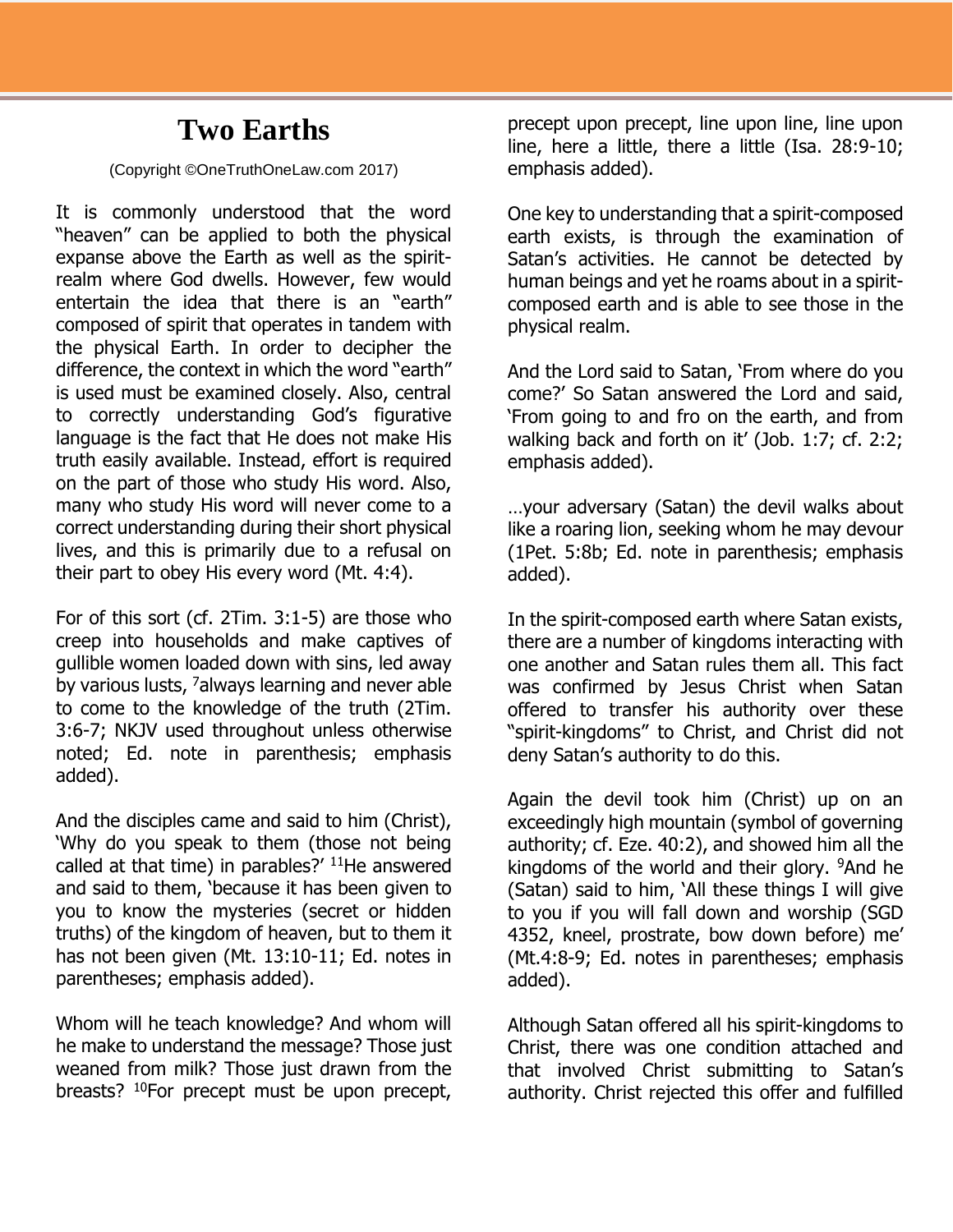the commission his heavenly Father had committed to him. Christ was also aware that Satan maintained a tight control over the kingdoms within "spiritual earth", and the following texts confirm this.

But Jesus knew their (the Pharisees') thoughts, and said to them: 'Every kingdom divided against itself is brought to desolation, and every city or house divided against itself will not stand. 26And if Satan casts out Satan, he is divided against himself. How then will his kingdom stand? (Mt. 12:25-26; Ed. note in parenthesis; emphasis added).

BY THE ABUNDANCE OF YOUR TRADING (MERCHANDISING, TRAFFICKING) YOU (SATAN) BECAME FILLED WITH VIOLENCE WITHIN, AND YOU SINNED. Ezekiel 28:16a; cf. 26:12; 28:5; Revelation 18:9-24; Ed. notes in parentheses; emphasis added

I (Christ) will no longer talk much with you (his disciples), for the ruler of this world (Satan) is coming, and he has nothing in me (Jn. 14:30; cf. 12:31; 16:11; 2Cor. 4:3-4; Ed. notes in parentheses; emphasis added).

Because Satan and his demons cannot inhabit the kingdom of Almighty God's heavenly realm, they are limited to a spiritual earth just as mankind is confined to a physical earth. This is confirmed in the following texts dealing with Satan's rebellion against God and subsequent banishment from His presence.

How you are fallen from heaven, O Lucifer (Satan's name before he rebelled), son of the morning (Morning Star)! How you are cut down to the ground, you who weakened the nations! (Isa. 14:12; Ed. notes in parentheses).

His (Satan's) tail (symbol of lies; cf. Isa. 9:15) drew a third of the stars (symbol of angels; cf. Rev. 1:20) of heaven and threw them to the earth (Rev. 12:4a; cf. 12:7; Ed. notes in parentheses; emphasis added).

Although it is hard for human beings to imagine, Satan operates in a spirit-composed earth in much the same way that mankind does on planet Earth. He has commerce and conflict just as mankind does. Satan's way of doing business is reflected in man's activities on the physical Earth, including competition, strife, and warfare. The main focus of Satan's activities is to keep his subjects occupied, entertained, and focused on interrupting God's work whenever an opportunity presents itself.

By the abundance of your trading (merchandising, trafficking) you (Satan) became filled with violence within, and you sinned (Eze. 28:16a; cf. 26:12; 28:5; Rev. 18:9-24; Ed. notes in parentheses; emphasis added).

And he (the angel Gabriel) said to me (Daniel), 'Do not fear, Daniel, for from the first day that you set your heart to understand, and to humble yourself before your God, your words were heard; and I have come because of your words.  $13$ But the prince of the kingdom of Persia (symbolic language describing either Satan, or one of his officers; cf. Eph. 2:2) withstood me twenty-one days; and behold, Michael, one of the chief princes (archangels), came to help me … (Dan. 10:12-13a; cf. Jas. 4:2; Ed. notes in parentheses; emphasis added).

The angel Gabriel was sent with a message from God to Daniel and this was identified by a leader of the fallen host as an opportunity to intercept and delay the completion of a task that God wanted fulfilled. Gabriel had to pass through the realm of "spiritual earth" before reaching Daniel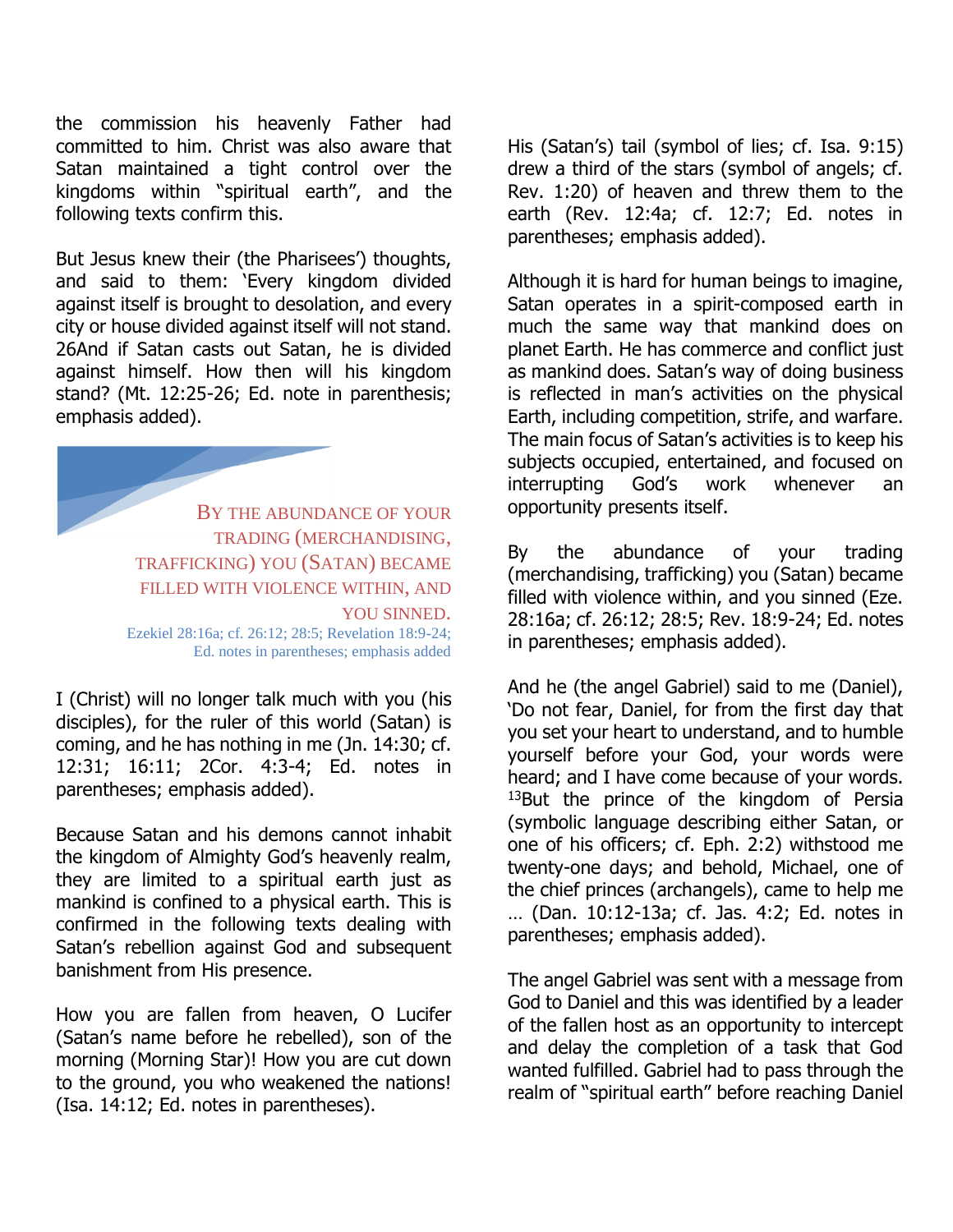and, as a consequence, came into contact with some of the fallen host. This movement between Almighty God's heaven and "spiritual-earth" is described twice in scripture using the analogy of a ladder set up between these two different "spirit-realms".

Then he (Jacob) dreamed, and behold, a ladder was set up on the earth (not the physical Earth because it would be visible to human eyes), and its top reached to heaven; and there the angels of God were ascending and descending on it. And behold the Lord stood above it … (Gen. 28:1213a; Ed. notes in parentheses).

And he (Christ) said to him (Nathanael), 'Most assuredly, I say to you, you shall see heaven open, and the angels of God ascending and descending upon (toward/ unto) the Son of Man (Jn. 1:51; Ed. notes in parentheses).

This to and fro activity is confirmed again when three angels, which included the individual that would later become known as Jesus Christ (Gen. 28:12-31a; cf. Jn. 1:51), came down from Almighty God's heaven in order to confirm the serious nature of Sodom and Gomorrah's sins.

I (the Angel of God) will go down now and see whether they (inhabitants of Sodom and Gomorrah) have done altogether according to the outcry against it that has come to me; and if not, I will know (Gen. 18:21; Ed. notes in parentheses; emphasis added).

Prior to the time of Sodom and Gomorrah, the Angel of God came down from heaven with other loyal angels to deal with a problem that would have required more serious action if not dealt with quickly.

But the Lord (YHVH, angel of Yahovah; not Almighty God who is omnipresent and omniscient) came down to see the city (Babel)

and the tower which the sons of men had built (for the purpose of false worship; cf. Gen. 11:4). <sup>6</sup>And the Lord said, 'Indeed the people are one and they all have one language, and this is what they begin to do; now nothing that they propose to do will be withheld from them (cf. Gen. 6:5). 7Come, let us go down and there confuse their language … (Gen. 11:5-7a; Ed. notes in parentheses; emphasis added).

Because Satan and his spirit-leaders have power within "spiritual-earth" and can affect the attitudes of those who dwell on the physical Earth, they are sometimes referred to as "the chiefs of the earth" and "kings or rulers of the earth" (cf. Ps. 2:2). If this terminology is limited to mankind, the correct understanding is lost.

He (God) takes away the understanding of the chiefs of the people of the earth, and makes them wander in a pathless wilderness (see study: The Wilderness and Those Who Dwell There). 25They grope in the dark without light (cf. Eph. 6:12), and He makes them stagger like a drunken man (Job 12:24-25; Ed. notes in parentheses; emphasis added).

These evil spirit-leaders know their time is running out, and that judgment is coming to them. This is confirmed in both the First Covenant and Second Covenant writings.

You (God) caused judgment to be heard from heaven; the earth feared (reference to the "spiritual-earth" of Satan and the fallen host) and was still. 9When God arose to judgment, to deliver all the oppressed of the earth (cf. Isa. 14:16-17) (Ps. 76:8-9; Ed. notes in parentheses; emphasis added).

When he (Christ) had come to the other side, to the country of the Gergesenes, there met him two demon-possessed men, coming out of the tombs, exceedingly fierce, so that no one could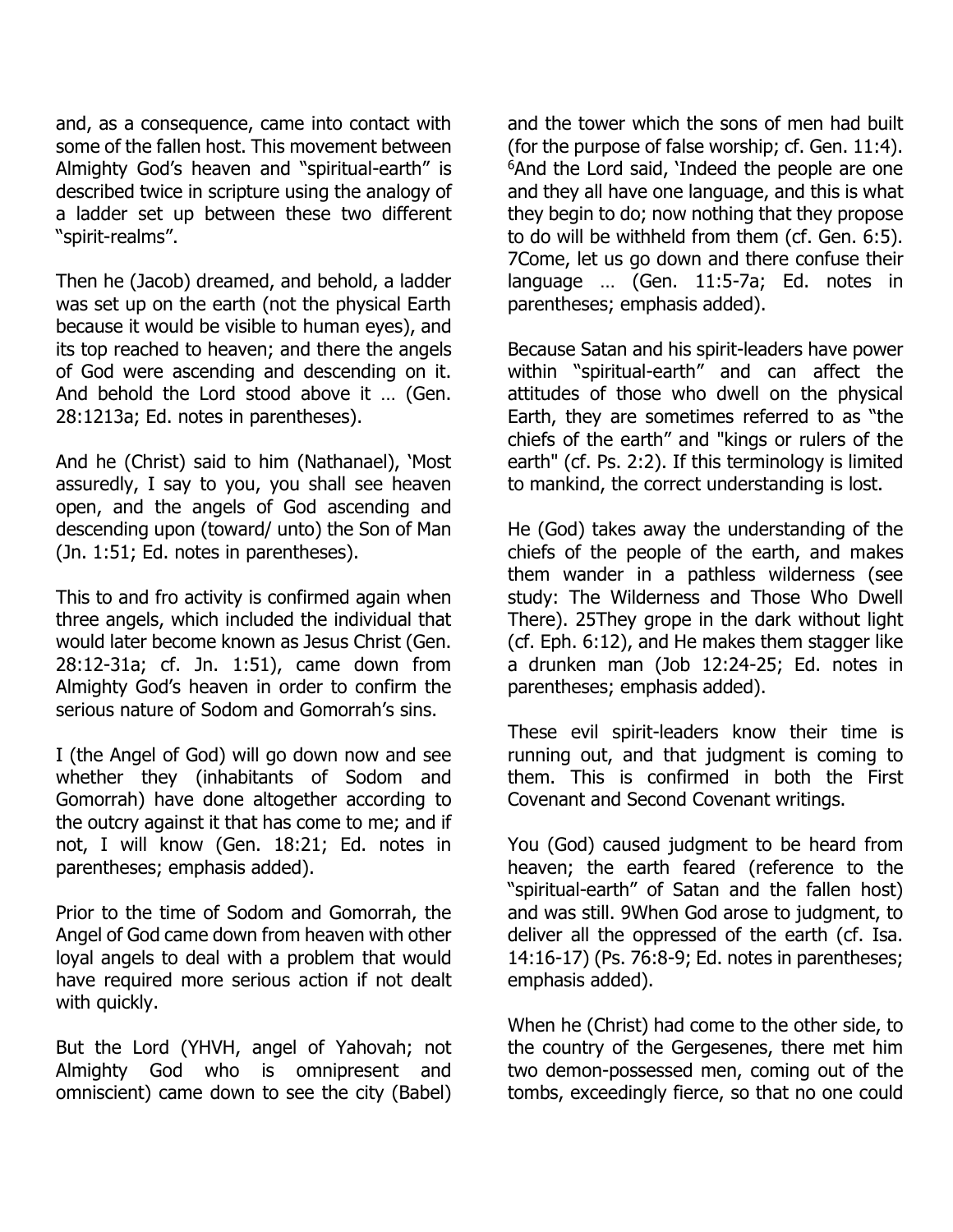pass that way. <sup>29</sup>And suddenly they (the demons) cried out, saying, 'What have we to do with you, Jesus, you Son of God? Have you come to torment (interrogate) us before the time (appointed for their judgment)? (Mt. 8:28-29; Ed. notes in parentheses; emphasis added).

Both Satan and his demons are able to perform lying wonders that deceive human beings (cf. 2Thes. 2:9), and on one of these occasions a fallen angel created an illusion in which he mimicked the prophet Samuel, who had recently died. Of note, this evil spirit momentarily left the spiritual earth, where he normally existed, in order to mislead King Saul.

> FOR IF GOD DID NOT SPARE THE ANGELS WHO SINNED, BUT CAST THEM DOWN TO HELL (GR. TARTARUS) AND DELIVERED THEM INTO CHAINS OF DARKNESS, TO BE RESERVED FOR JUDGEMENT. 2 Peter 2:4; Ed. not in parenthesis

And Saul swore to her (a medium) by the Lord, saying, 'As the Lord lives, no punishment shall come upon you for this thing.' <sup>11</sup>Then the woman said, 'Whom shall I bring up for you?' And he (King Saul) said, 'Bring up Samuel for me.'  $12$ When the woman saw (what appeared to be) Samuel, she cried out with a loud voice. And the woman spoke to Saul, saying, 'Why have you deceived me? For you are Saul!' 13And the king said to her, 'Do not be afraid. What did you see? And the woman said to Saul, 'I saw a spirit (SHD 430) ascending out of the earth (1Sam. 28:10- 13; Ed. notes in parentheses; emphasis added).

As spirit-beings do not exist in the physical world, the demon disguising himself as Samuel would have temporarily left his "spiritual-earth" in order to deceive those on planet Earth.

Another witness to this type of activity is mentioned by the prophet Ezekiel who was inspired by God to describe the spiritual abode of the fallen host as "the lowest part of the earth".

For thus says the Lord God: 'When I make you (a kingdom within the realm of the fallen host compared to the city of ancient Tyre) a desolate city, like cities that are not inhabited, when I bring the deep upon you, and great waters cover you, <sup>20</sup>then I will bring you down with those who descend into the Pit, to a people of old, and I will make you dwell in the lowest part of the earth, in places desolate from antiquity, with those who go down to the Pit so that you may never be inhabited (again); and I shall establish glory in the land of the living (Eze. 26:19-20; Ed. notes in parentheses; emphasis added).

The "lowest part of the earth" denotes a spiritrealm, in which the angels that sinned exist, and because all its inhabitants are guilty of breaking God's commands, they are figuratively compared to the dead (Isa. 14:15; cf. Rom. 6:23).

In the Greek language of the New Testament, the apostle Peter referred to the earth in which the fallen host reside as "Tartarus".

For if God did not spare the angels who sinned, but cast them down to hell (Gr. Tartarus) and delivered them into chains of darkness, to be reserved for judgment (2Pet. 2:4; Ed. note in parenthesis).

The following is an excerpt from a commentary on Tartarus showing that some Jewish writers, who lived before the birth of Jesus Christ, believed there was a place of restraint, or imprisonment, for angels that sinned against God.